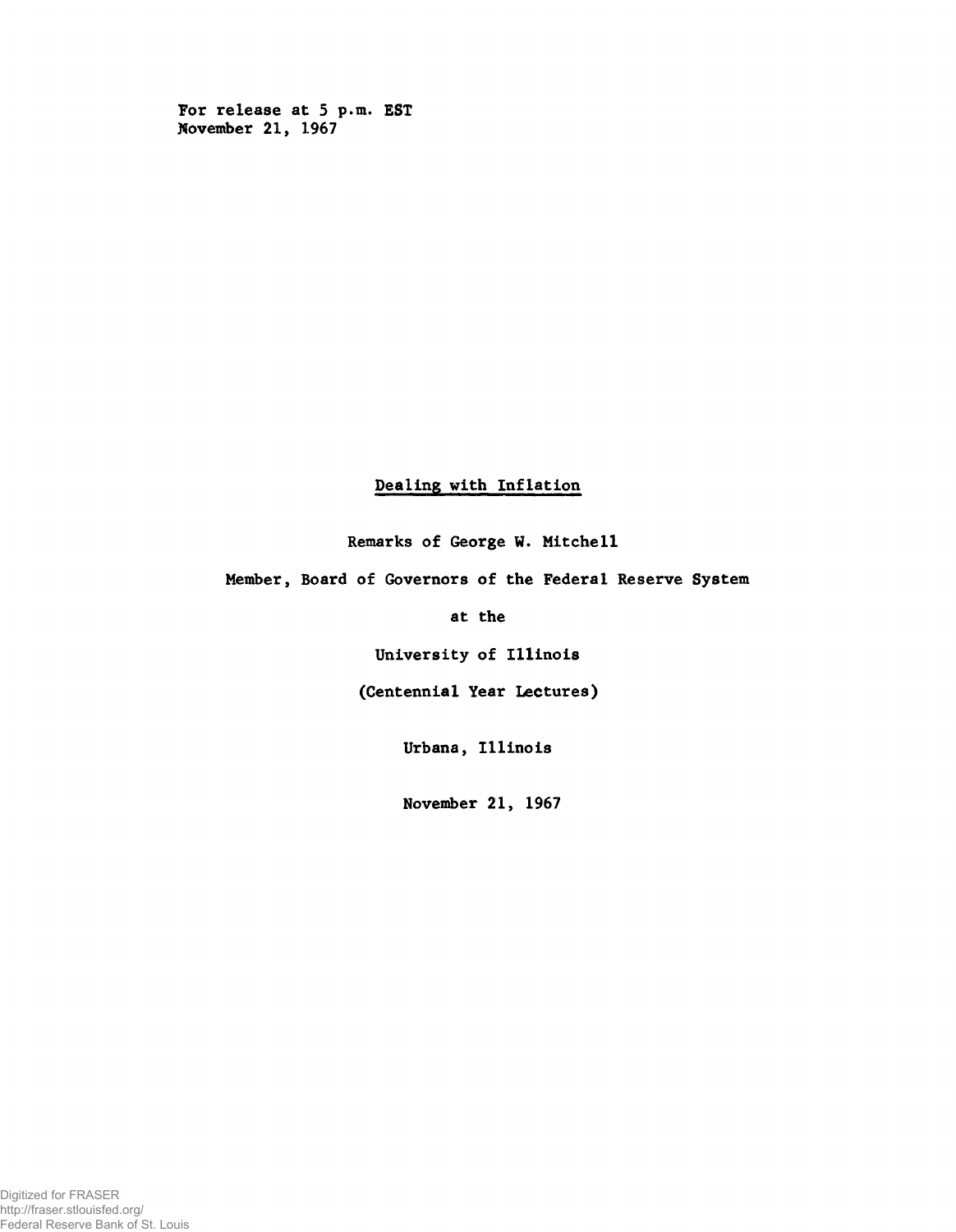## Dealing with Inflation

Dealing with inflation is not a simple assignment for citizens or public officials who are responsibly and particularly involved. Though inflation is hardly a rare economic malady, doing something about it still involves overcoming complex and intractible political obstacles and avoiding excessive strains on financial institutions and credit-vulnerable sectors of the economy.

Almost everyone's attitude toward inflation is affected to some degree by the coloration of personal involvement in inflationary or anti-inflationary measures. But doing something about inflation is not seriously thwarted by pro-inflation self interest. The major hurdles for an effective antiinflationary public policy are achieving a timely consensus on the economic forecast, diagnosis and treatment. And a consensus is all the harder to reach because of imprecisions in our analytical techniques and tools for measuring economic activity and inflationary developments.

For those who can agree that inflation should not be a deliberately considered policy alternative there are two choices, to avoid it in the first place or to arrest it once it gets under way. For those who believe inflation's advantages outweigh its disabilities and that it should be here for an indefinite stay, there is but one choice in the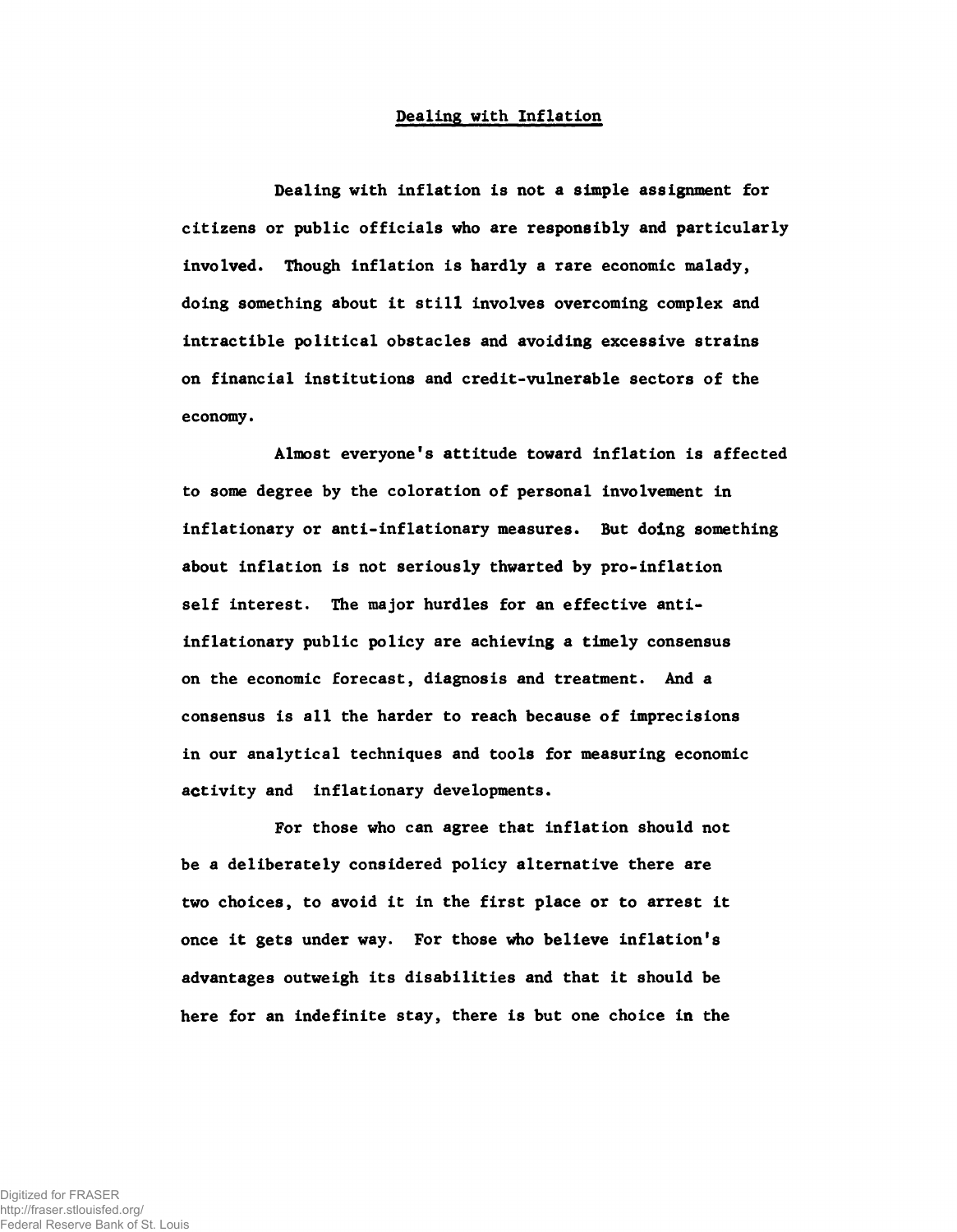long run--the "institutionalization" of inflation. This involves restructuring saving and investment instruments and institutions into equity formats and providing institutional devices for continuously readjusting wage, price, interest rate, tax and annuity relationships in some politically and socially tolerable manner.

While no government, to my knowledge, has explicitly set out to continuously inflate its price level for an indefinite period of time, many have about slipped into such a posture by adopting year after year less than adequate measures to confine inflationary forces. Such measures are usually defended on the ground that inflation is best curbed by gradual steps which do not risk social and political upheavals or disturbances inherent in more drastic measures.

It is not necessary to go far in time or space to illustrate the problems that arise when inflation is persistent if not endemic. The cases of Argentina, Brazil or Chile are all illustrative of persisting inflation of serious proportion over the past twenty years or more. This is evident in the annual percentage increase (December to December) cost of living in these countries since 1956.

 $-2-$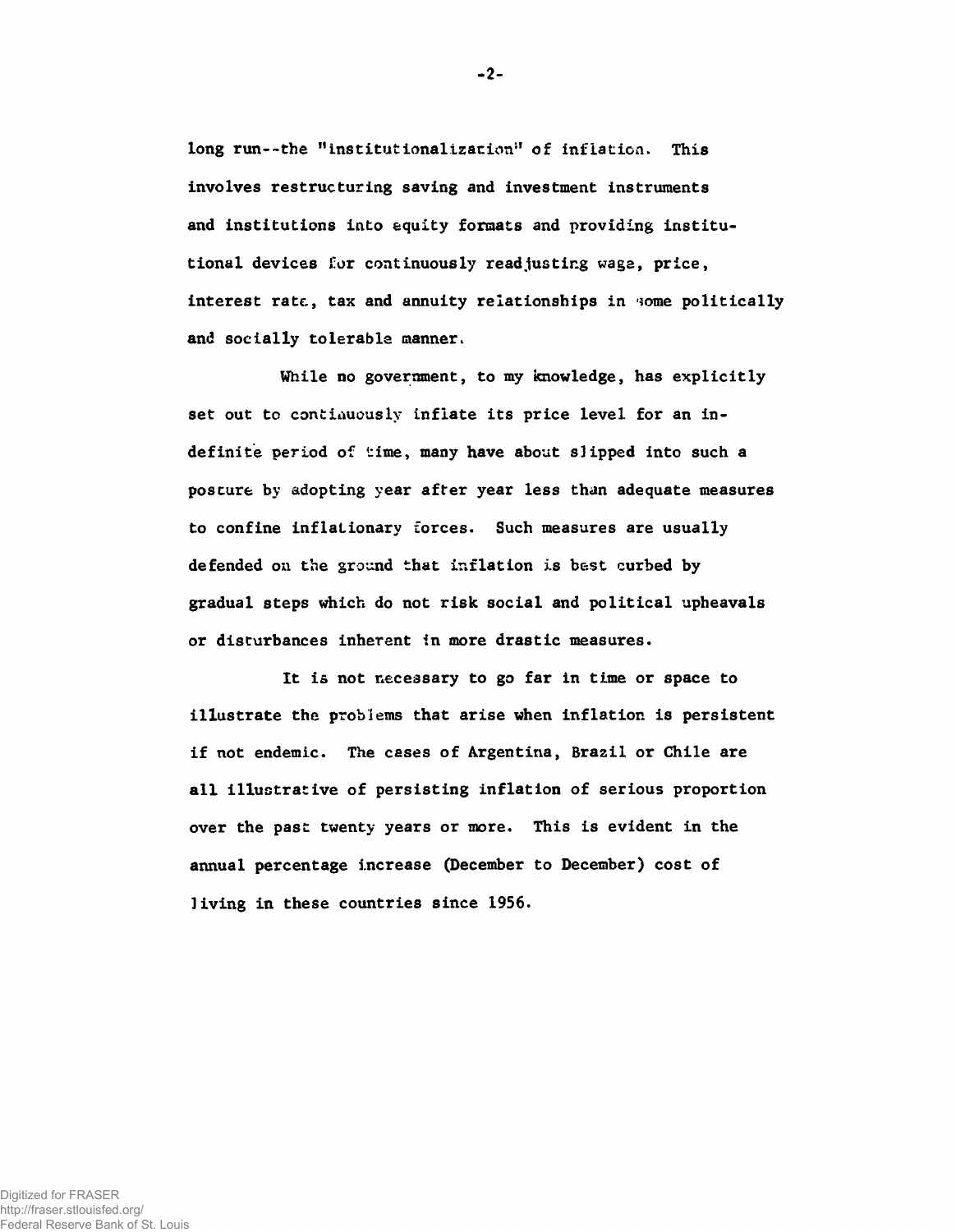|                               | Argentina | <b>Brazil</b> | Chile |
|-------------------------------|-----------|---------------|-------|
| 1957                          | 26        | 14            | 15    |
| 1958                          | 50        | 22            | 33    |
| 1959                          | 102       | 43            | 33    |
| 1960                          | 12        | 32            | 6     |
| 1961                          | 19        | 43            | 9     |
| 1962                          | 31        | 61            | 27    |
| 1963                          | 28        | 81            | 45    |
| 1964                          | 18        | 85            | 39    |
| 1965                          | 38        | 41            | 26    |
| 1966                          | 30        | 46            | 17    |
| 1967<br>(annual rate to date) | 25        | 28            | 25    |

In all of these countries anti-inflationary policy has been a continuing public issue and there is no better way of savoring the nature of the inflation problem and controversy than to quote some of the polemics. Let me start with a quote from Ambassador Alsogaray of Argentina, who was the architect of economic policy in Argentina (Minister of Economy) in the period when the annual rate of increase in prices dropped from 102 to 12:

"Our problem stems from the fact that we have had 20 years of inflation which has generated in the country certain expectations that are very hard to fulfill. You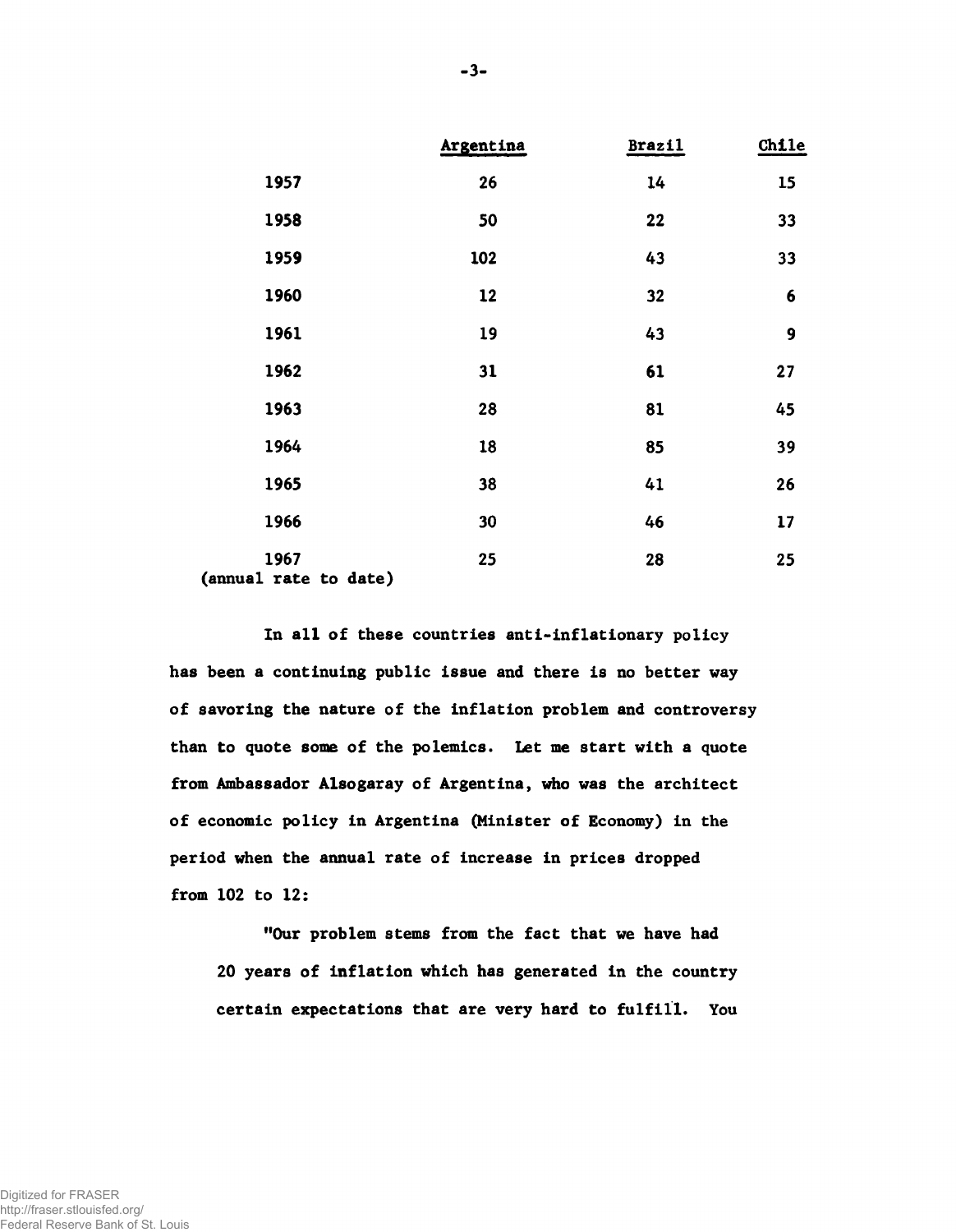cannot measure those expectations with the same yardstick as you measure inflationary signs that crop up in many other countries, including the United States. Here you think in terms of stable money; inflation is considered a pernicious ill that must be combatted, and it is taken for granted that once the source has disappeared, everything will be back to normal. That way of thinking, in itself, already constitutes a stabilizing mechanism. In argentina, on the other hand, we speak of checking inflation, but few really believe in the probability of doing it. Still fewer are prepared to make the necessary sacrifices. They have forgotten, besides, how to live and to work under a stable regime. They think and reason with an eye on inflation, which in itself also tends to unbalance the system even more....

"There is a strong tendency among some officials and in certain spheres of economists and public opinion, to proceed 'gradually'. This idea is expressed thus: 'inflation must be checked, but it must be done "gradually" so as not to become enslaved to monetary orthodoxy, keeping in mind all the objectives of the economic policy and defending those principles to the International Monetary Fund, international organizations,

-4-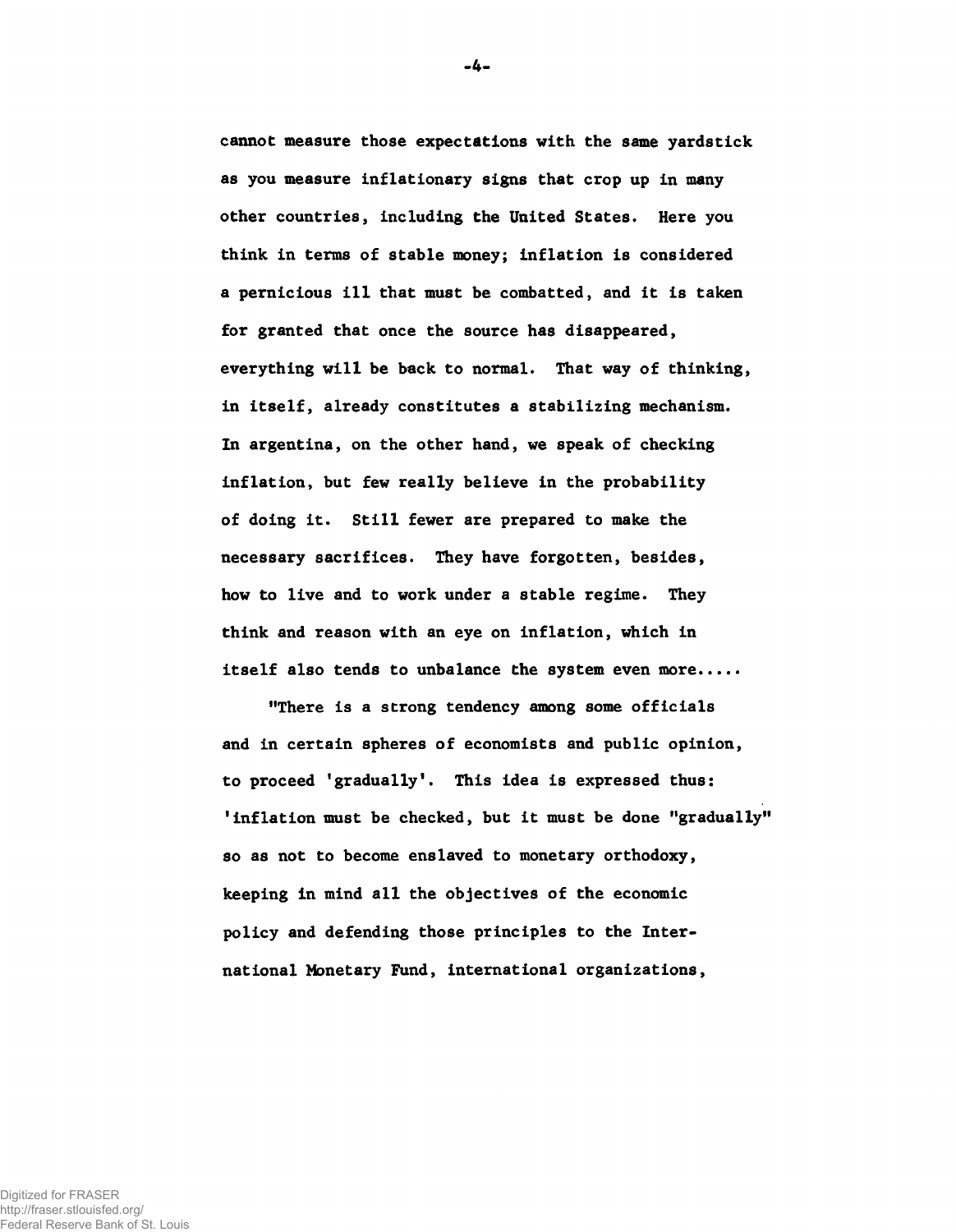countries or groups of countries, and pressure groups that act within and without the Government'.

-5-

"I do not agree with this thesis and much less do I believe that it is applicable to the Argentine case, where, as I have said, we have become accustomed to living with inflation during the past 20 years. The first thing we must do there is to convince public opinion that inflation is really going to be attacked and, in view of the climate that has been created, the problem requires a very special treatment that positively rejects the adoption of 'gradual' measures.....

"Checking inflation is to the social body what surgery is to the human body. No one thinks of performing an operation gradually and by easy stages. The patient is not given anesthetic the first day, the area to be operated on is revealed the second and the tumor is removed a week later. Everything is done quickly, in one session, the quicker the better, which does not mean to say that the patient will be 'drastically' cured. It is quite probable that he will have to undergo a long and difficult convalescence. But, if everything goes according to plan, energetically and decisively done in order to get to the root of the trouble, it is also quite probable that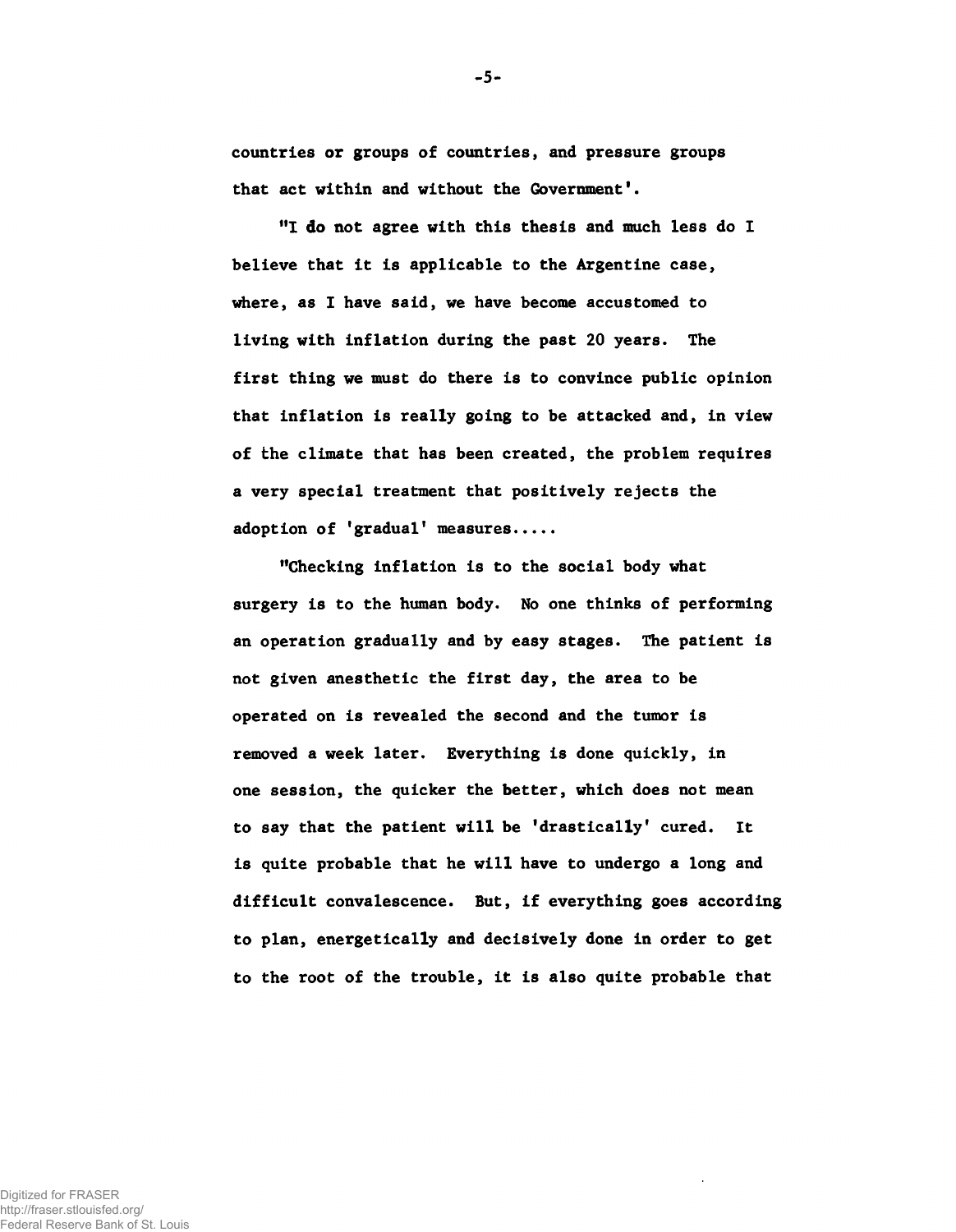he will be cured and that after a while he will regain his maximum strength.

"The social body is no different. Inflation is a cancer that must be removed as soon as possible, cutting in as deep as is necessary. Moreover, the operation should be performed in as short a time as possible, however painful and risky it may be. This is the only way to avoid worse ills in the future and to ensure that the patient suffer as little as possible, in this case the worker, the businessman, the consumer, the man in the street."

Ambassador Alsogaray's "gradualism" is not without its advocates as well as detractors. Official anti-inflationary policy in Chile in recent years is often termed "gradualist" and Carlos Massad, Vice President of the Central Bank of Chile, so described it in that Bank's Monthly Bulletin in 1965. He makes a case for it as follows:

"Faced with an inflation problem which must be tackled in an integral manner, that is to say, as much in its basic factors as in the mechanisms through which it is transmitted, there are at least two alternatives for anti-inflationary strategy.

"The first is an alternative of violent and drastic character: to end inflation with one stroke, crush all

-6-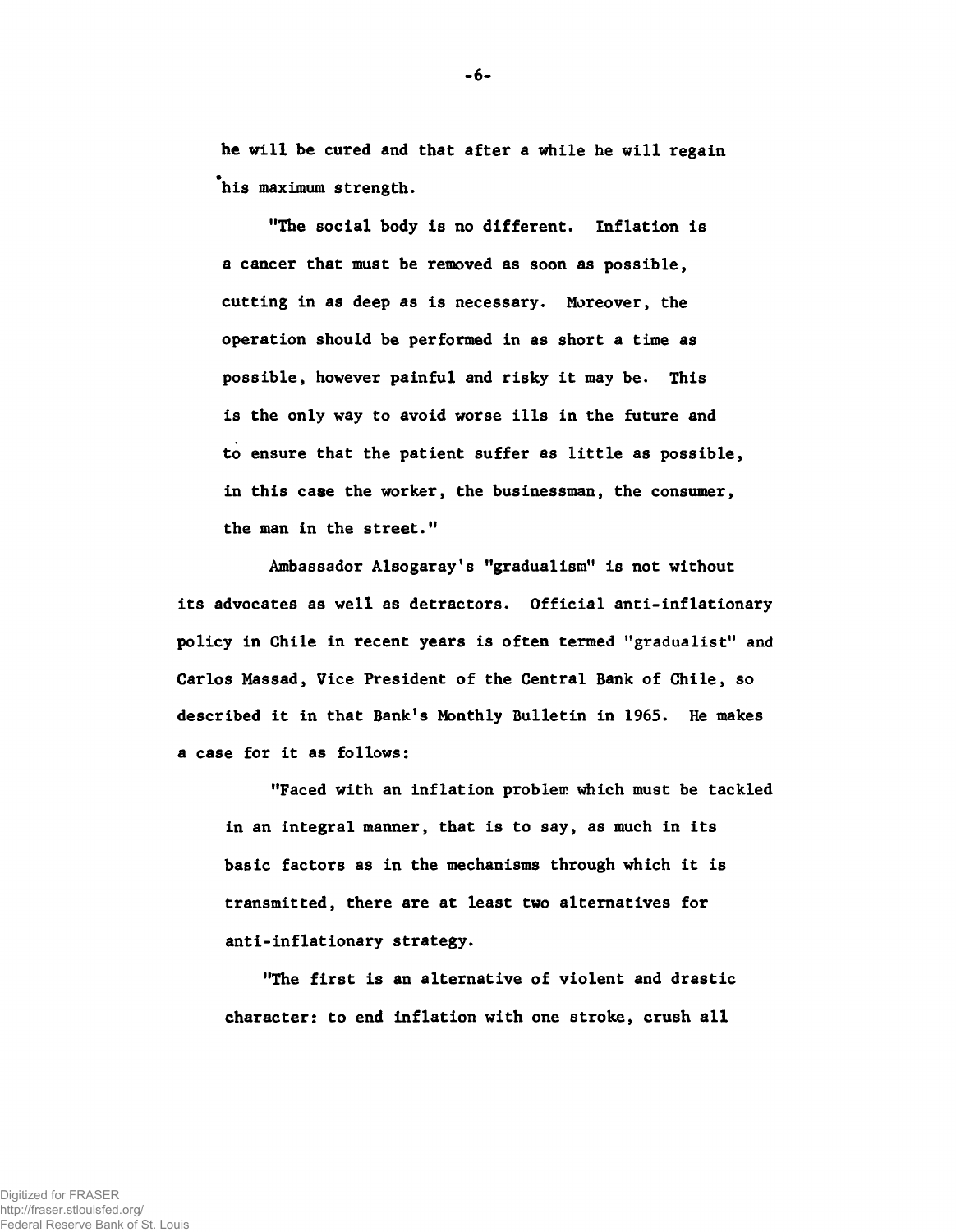of the sources of inflation and, from this moment on, continue functioning in a stable economy....

\* \* \*

"What would the adoption of the strategy of a drastic approach against inflation signify In Chile?.... Unless we use external resources to an extraordinarily important extent, it would involve an excessively high level of unemployment, a very heavy loss of purchasing power for salaried groups and a most.grave decline in the levels of production.

"All of this would not be too serious if, after a period of readjustment of six months or a year, inflation were eliminated or diminished and there followed a recovery of the purchasing power of the least protected sectors and a return to the current level of production.

"The problem is that, in Chile, the drastic approach does not give time to resolve the basic problems of the Chilean economy; and as long as these problems are not resolved, inflationary pressures will continue to exist. The drastic approach would involve, purely and simply, a sacrifice, for a brief or long period, but with a very high probability that it could be a sacrifice wasted. In short, so long as the basic defects of the economy are not corrected in order to avoid the inflationary

-7-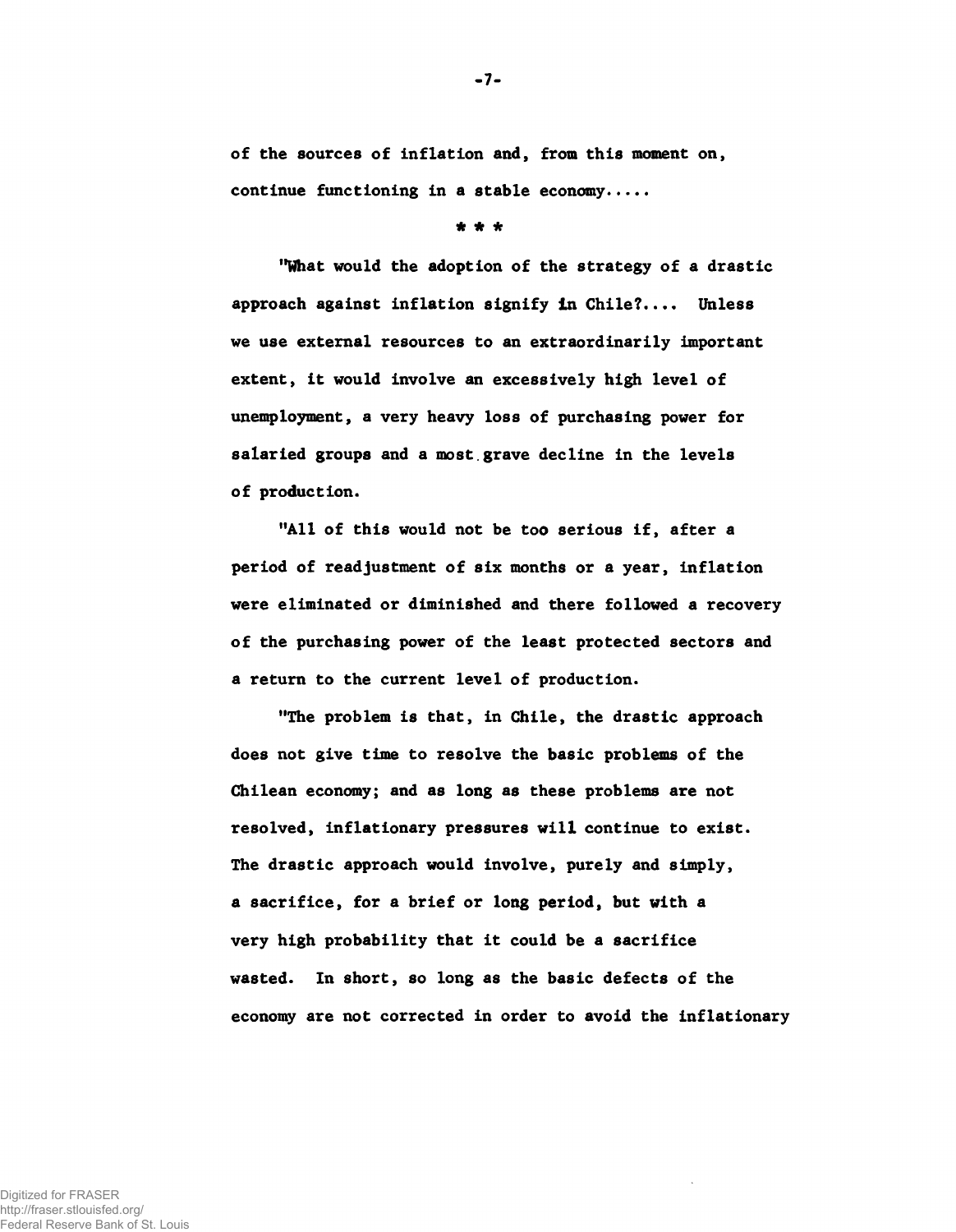pressures that they generate, we do not have any hope of maintaining an economy with permanent stability.

"The second alternative is one which could be called that of gradualism and firmness. This is a difficult alternative. To choose it implies, on the one hand, a recognition that the basic weaknesses of the economy must be resolved concurrently with the efforts to contain gradually the rate of inflation. This alternative consists of an every day struggle against inflation; and a policy which must be pursued with all firmness. And, what is more important, it requires efforts in a large number of areas, concurrently. It must be in effect in the area of the foreign trade, in agriculture, in wage policy, in price policy, in monetary policy, in brief, in all of the areas of the national economy.

"And since it is a policy which requires such a complete focus, and of necessity opening so many fronts in economic policy, this alternative requires the collaboration of all of the sectors of the community.

"This alternative— in my view perhaps the only reasonable one in the case of the Chilean economy-requires in a special way the understanding, the effort and the sacrifice of all the sectors of the community.

Digitized for FRASER http://fraser.stlouisfed.org/ Federal Reserve Bank of St. Louis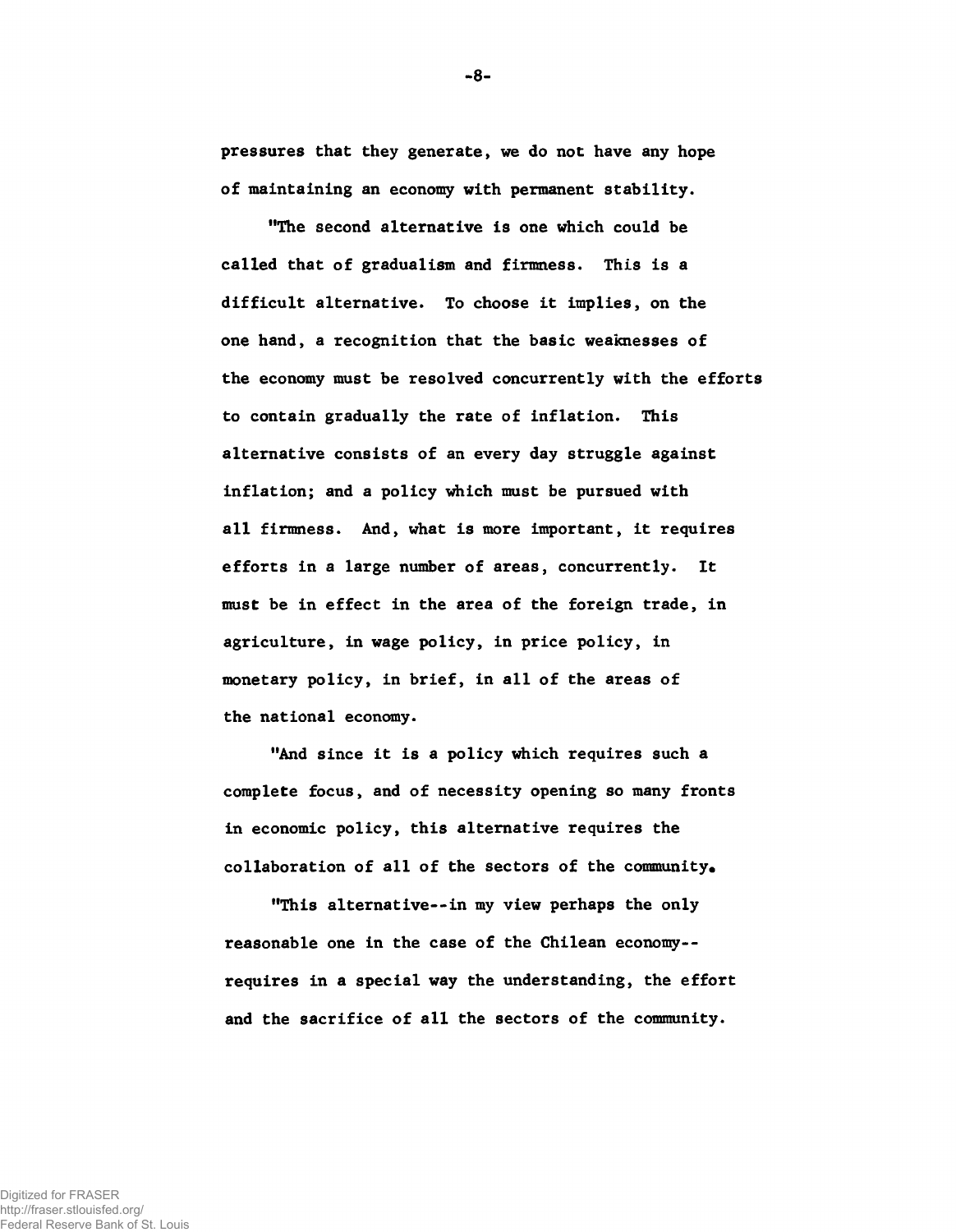To the extent to which some groups are ready to make the sacrifice and others are not, those that are ready to make it are really and effectively swindled. Because if this national collaboration does not exist, then the group ready to make sacrifices will do its part and will make them, in spite of which the global program will not be able to succeed, or at least will succeed only with difficulty."

It is apparent from these quotations that the "gradualists" rely on essentially the same basic measures for curing inflation that are used by those favoring the shock treatment. Such measures would include reduced government deficits, achieved by expenditure reduction or re-direction and by tax reform or a higher level of taxation, reduced rates of expansion of money and credit and direct controls in those sectors of the economy which are contributing to inflation but are relatively untouched by general fiscal and monetary actions.

The difference is that the "gradualists" think the impact of drastic action involves socially and politically intolerable stresses to institutions and imposes disproportionate sacrifices on some segments of the community. They claim, too, that only a gradual stabilization allows sufficient time for avoiding serious distortions and spreading the burdens of adjustment in a socially tolerable way.

-9-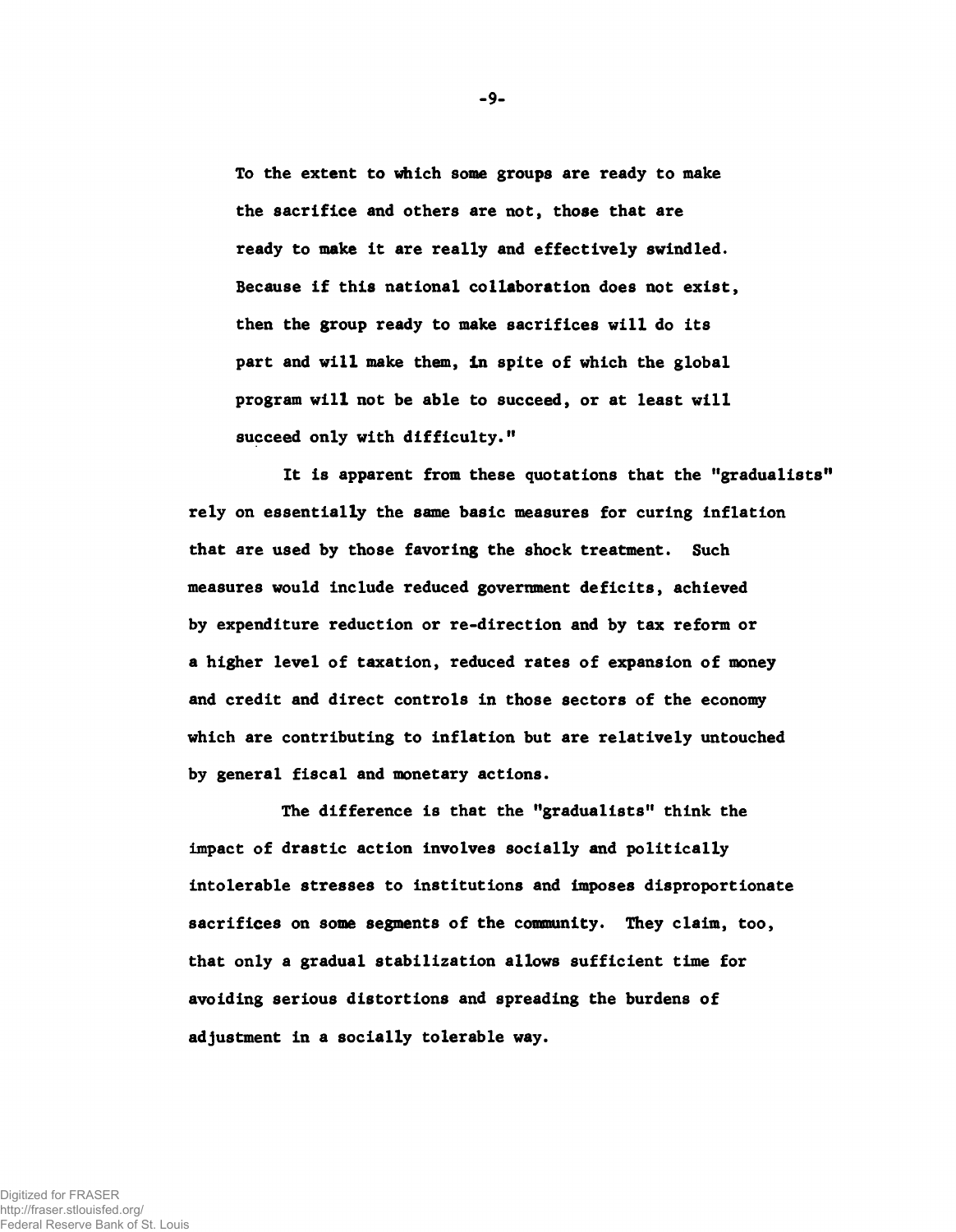The major defect in the "gradualist's" approach is its weak "business as usual" appeal for public support while the institutionalizing of inflation as a part of the program of amelioration further undercuts the case for urgency and adequacy of action. Once the evident injustices of inflation, or at least the politically evident injustices, have been more or less neutralized, the public zeal to deal with the causes of inflation abates. And the longer inflation continues, the stronger grows the case for additional ameliorative measures. Cost-of-living adjustments become universal and applicable not only to salary and wage earners but also to annuitants, time depositors in financial institutions and bond holders. The adjustments become more frequent or anticipatory of future escalation; they are increasingly a matter of wage contract negotiation or political pressure, not objective fact finding. To a greater and greater degree, economic life and practices reflect the assumption of continued inflation.

The experience of Argentina, Brazil and Chile over a long period of time, to which could be added that of many other countries, clearly indicates that if we fail to avert inflation or to cure it, we, too, will have to fall back on methods of living with it. Some of these methods can be implemented by individual decision— others, as I have been saying, become institutionalized by cooperative effort or by Government action.

- 10-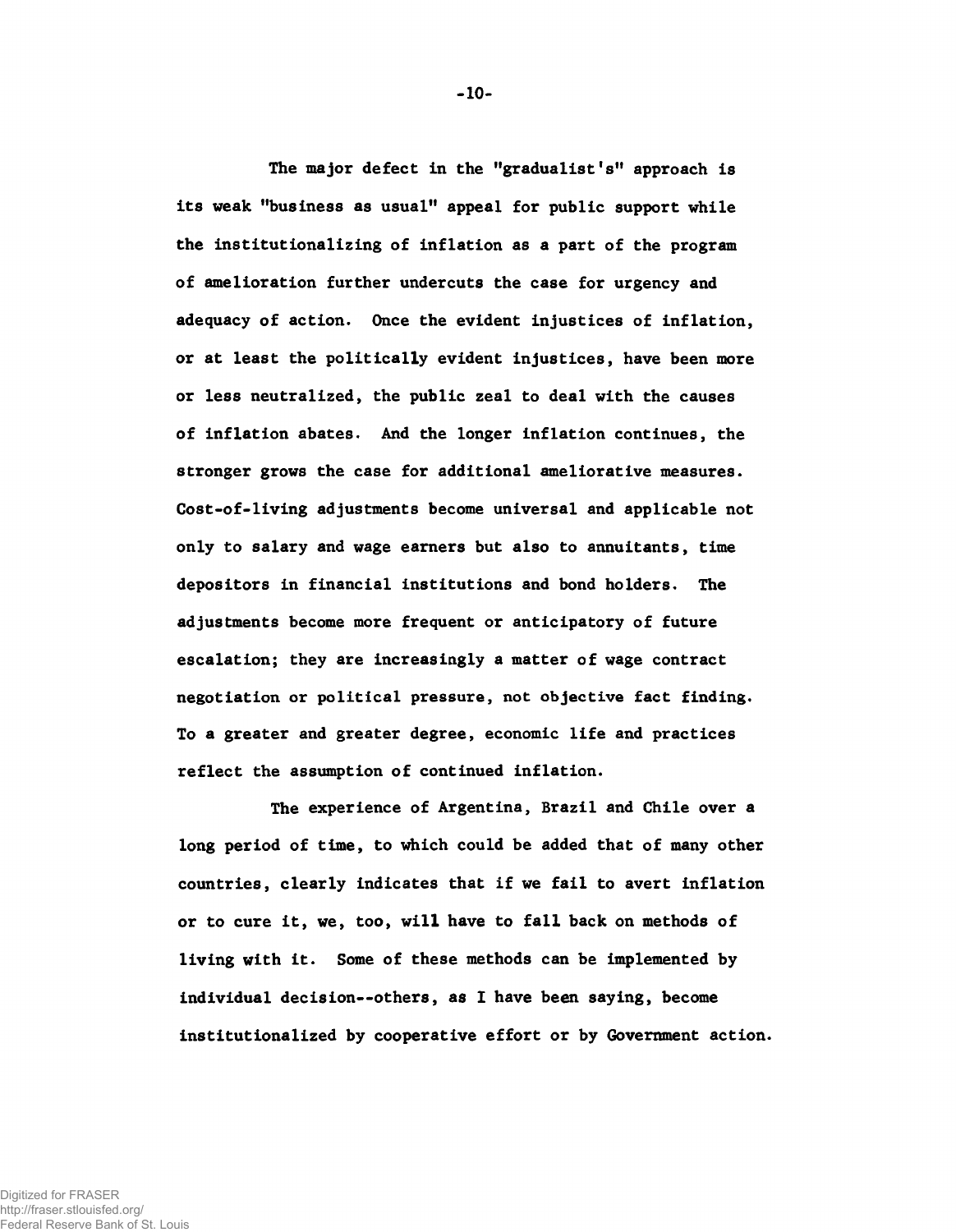Some individuals are less concerned with inflation because they are in a position to arrange longer range investments and obligations so as largely to neutralize inflationary risks. Such countermeasures involve a larger concentration of investment in equities along with larger and longer term debts, the proportions being indicated by a personal judgment of the probability and severity of the inflationary threat. However, a large proportion of our citizens have limited opportunities for "inflation-proofing" their long-term assets or debt positions. Most insurance and retirement contracts are heavily exposed and non-home owners are especially disadvantaged.

While our economy has experienced serious inflation in wartime we, as a nation, have taken no more than limited or interim steps in peace time to institutionalize changes in the CPI, for example. Thus, in some industries and communities there are some wage and salary adjustments tied to increases beyond a certain threshold in the CPI. There are also sporadic adjustments in Social Security and Government employee retirement benefits, reflecting both increases in the price level and in the scale of living. In all, these measures do not yet add up to acknowledging that a continuing inflation requires modifications in our retirement systems, saving instruments, or financial institutions. Our public policy is still implicitly and explicitly committed to averting inflation or to holding it within a tolerance which we judge may reflect the upward bias in the CPI. This judgment is reinforced by the stability of the WPI in most years of the post-World War II period.

- 11-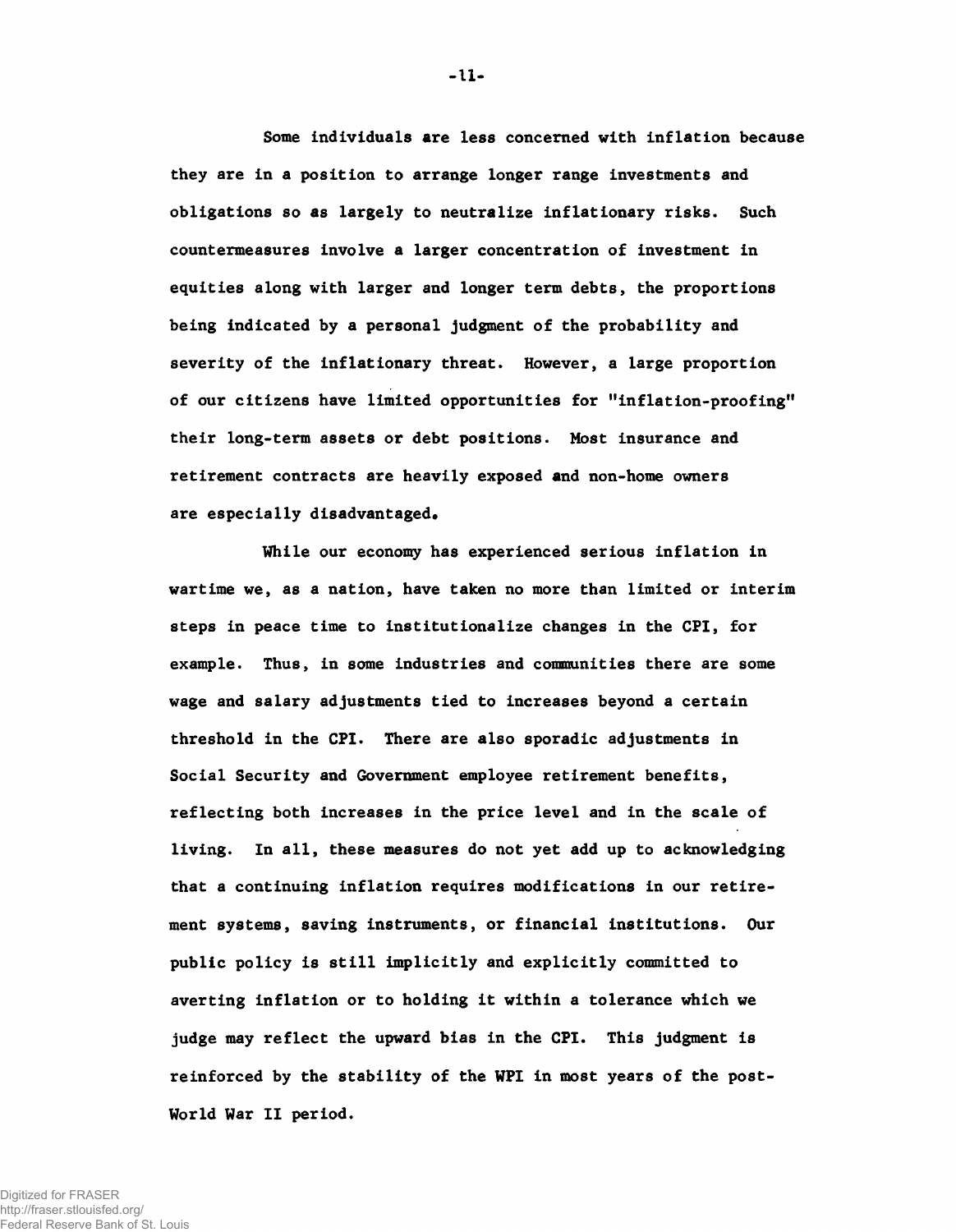Since inflation is easier to ward off than to cure or live with, there is a considerable premium on early detection, on being foresighted and knowing when inflationary forces are brewing. Unfortunately, there is no reliable early warning system. In some sectors of the economy, where expectations are highly volatile, cries of "inflation" can be heard at almost anytime but such cries are often not based on fact.

Our intuitive reactions to changing prices are usually not very perceptive; too often they are conditioned by changes in income status, geographical and social environment, or to a general rise in the standard of living which may amount to as much as 3.5 to 4.0 per cent per year. Perhaps the most obscuring factor is the overlooking of "quality" changes in goods and services. As consumers, we often term "inflationary" higher prices than we have previously known for certain items. But, in fact, although certain of these items have the same name, they do not have the same utility we associate with the earlier lower price. In reality, of course, we do not want the fabrics of the Thirties, the transportation modes of the Twenties, or the pre-supermarket food era, nor pre-miracle-drug medical care.

The official price indexes are the best early indicators of inflation forces but they, too, have short-comings. The GNP deflator and the Consumer Price Index have well-known upward biases. The latter has risen continuously since 1955 at an

- 12-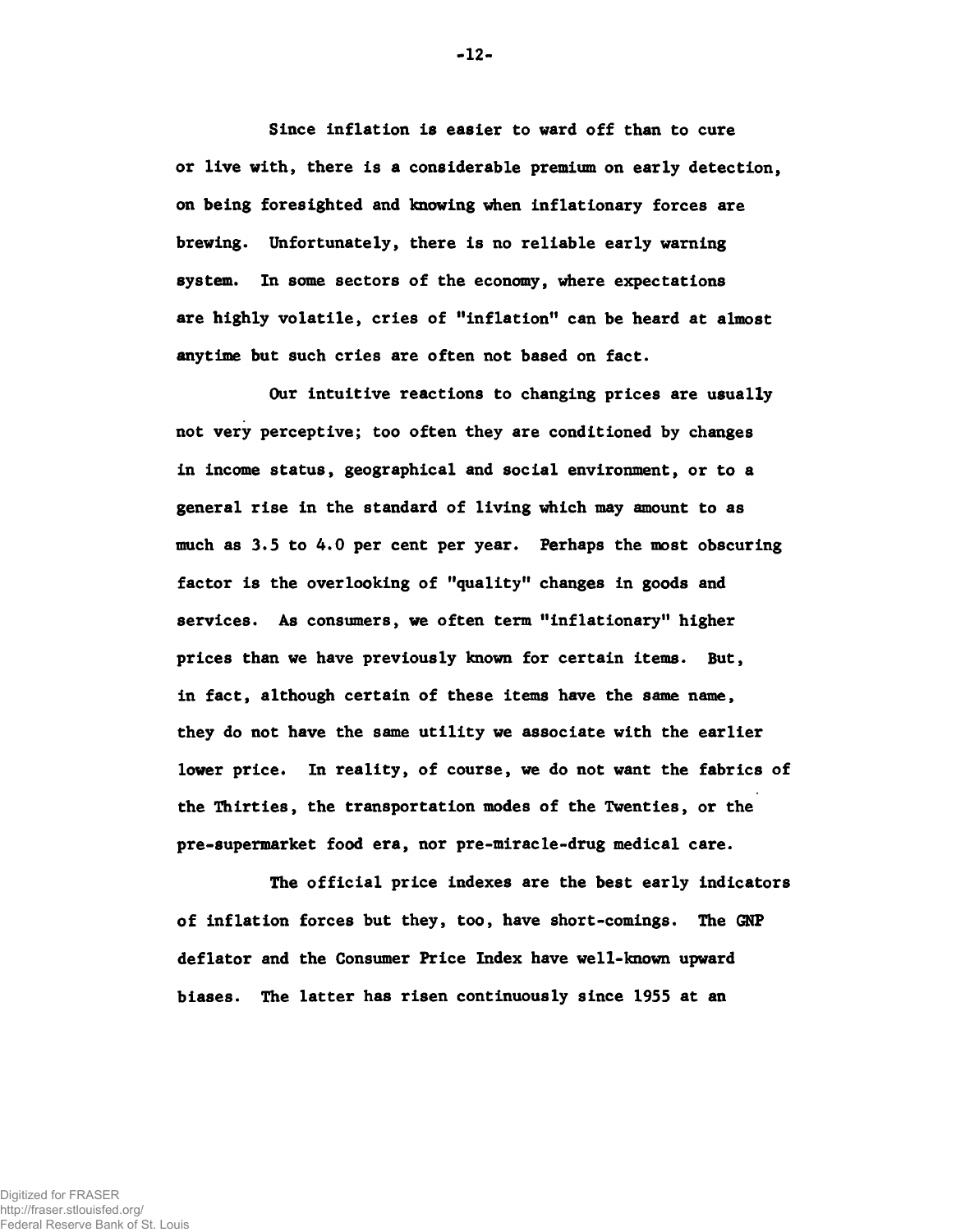average annual rate of about 1.8 per cent; but some of this rise is due to a change in the products and services measured rather than a rise in prices. The Wholesale Price Index is notoriously sluggish in registering early firming or softening of prices even though it still provides the most useful basic data available for a careful analysis of the breadth and persistency of price trends. The behavior of the industrial commodity and manufactured goods components of the WPI are particularly significant for this purpose. These components indicate that our main bout with inflation in the post-World War II period was in 1950 and early 1951. Lesser, but more sustained rises occurred in 1955-56 and in 1965-66. Since the middle of this year industrial commodities have been rising at about a 3 per cent annual rate.

Some observers believe that inflation or deflation can be predicted from prior changes in the rate of growth in the money supply. While this theory is plausible enough to attract quite a following it is not the type that can be easily dismissed or endorsed.

As a general proposition, increases in money or, in more general terms, in liquidity, are likely eventually to lead to increased demands for goods and services. If the economy cannot readily expand to accommodate such an increase in demands because resources are already fully, or nearly fully, employed

-13-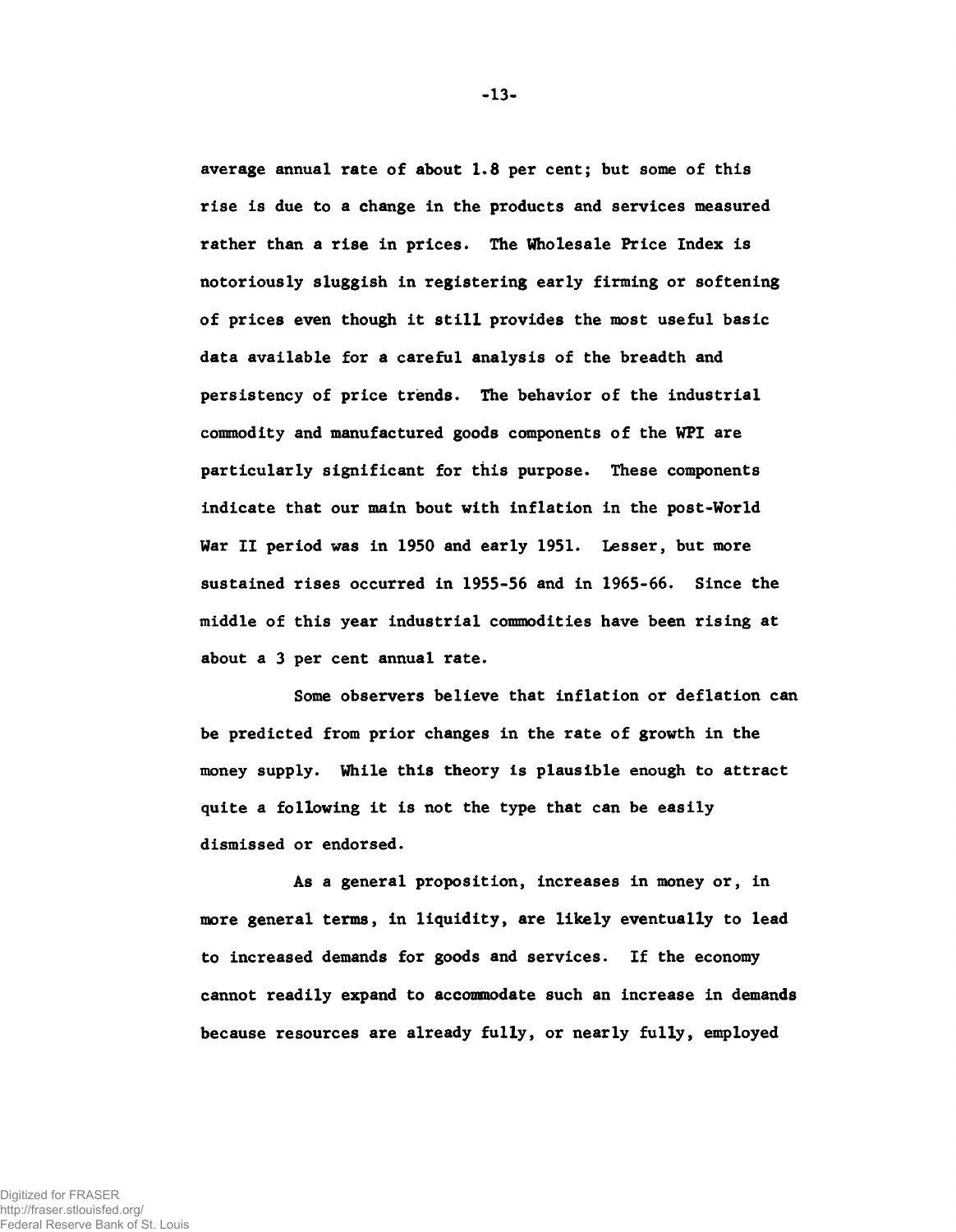we should expect evidences of inflation to begin to appear.

The difficulty with using changes in the money supply or liquidity, as an early indicator of inflation, lies in the inability to predict with consistency and accuracy the course of the economy from changes in the money supply alone. How much money or liquidity is appropriate to a particular economic environment depends on a host of factors: stocks of wealth, expected income flows, possible shifts in spending propensities, interest rates and Government fiscal policies to mention some of the most important.

Given traditional central bank operating procedures, the dominant factor accounting for period-to-period changes in the money supply or its rate of growth is often the change in the transaction and buffering money needs of individuals, corporations and governments that accompany changes in economic activity. There is no reason to attribute to money supply changes reflecting changes in such needs any significant positive or negative influence on decisions to spend or not to spend, or to defer or accelerate some previous investment or spending decision. Changes in the money supply to accommodate transaction needs are "caused" by the forces emanating from the tempo of the economy and from decisions made prior to the recorded changes in the money supply. In other words, changes in money are, more often than not, a function of changes in the economy, rather than the other way around, as some would have it.

Digitized for FRASER http://fraser.stlouisfed.org/ Federal Reserve Bank of St. Louis - 14-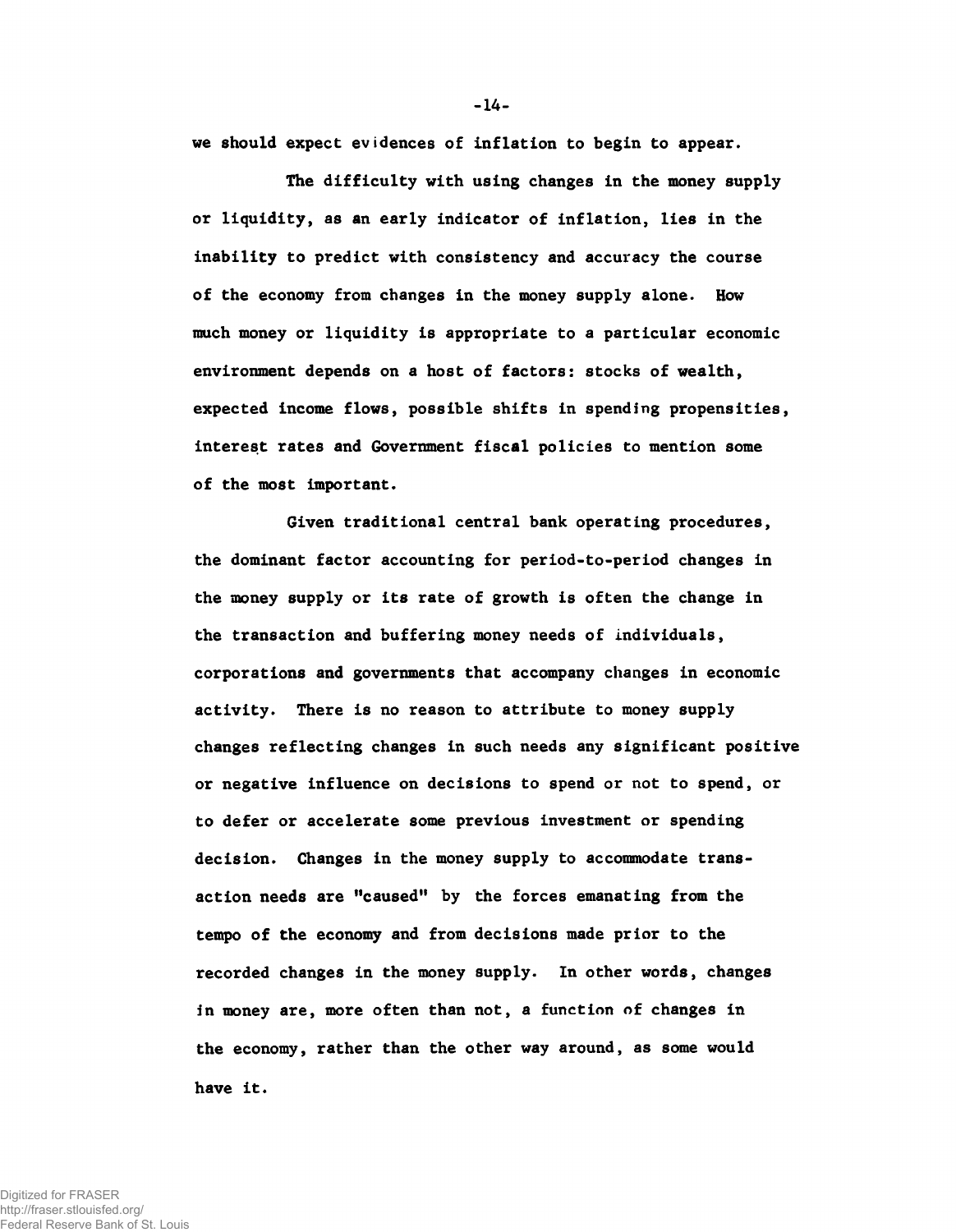It is possible that changes in money stock to accommodate transaction needs complement a different and more economically significant type of change in money supply or mirror, in some complicated pattern, such a change. If this were the case, money supply changes might be a useful proxy variable but it is neither a likely nor very apparent probability.

While some monetary students profess to see in every country, and at every state of economic development, an underlying pattern of money causation of economic behavior, this possibility seems less and less likely as alternatives to money as sources of liquidity proliferate and as money itself becomes less and less desirable in this respect.

Since money statistics are not disaggregated by type of owner nor segregated so that stocks held for transaction needs can be distinguished from those held to satisfy liquidity or other needs, users of money statistics perforce lump all money holdings together thus masking the statistical evidence we have available for regarding changes in money supply as a significant economic variable. However, it is possible to achieve some disaggregation of money holdings pertinent to estimating transaction and liquidity uses.

For example, regardless of what might have been true in some past periods, it is impossible to believe that coins, today, perform any liquidity function. Coins are no longer treasure or precious metal but purely tokens of a metallic alloy

-15-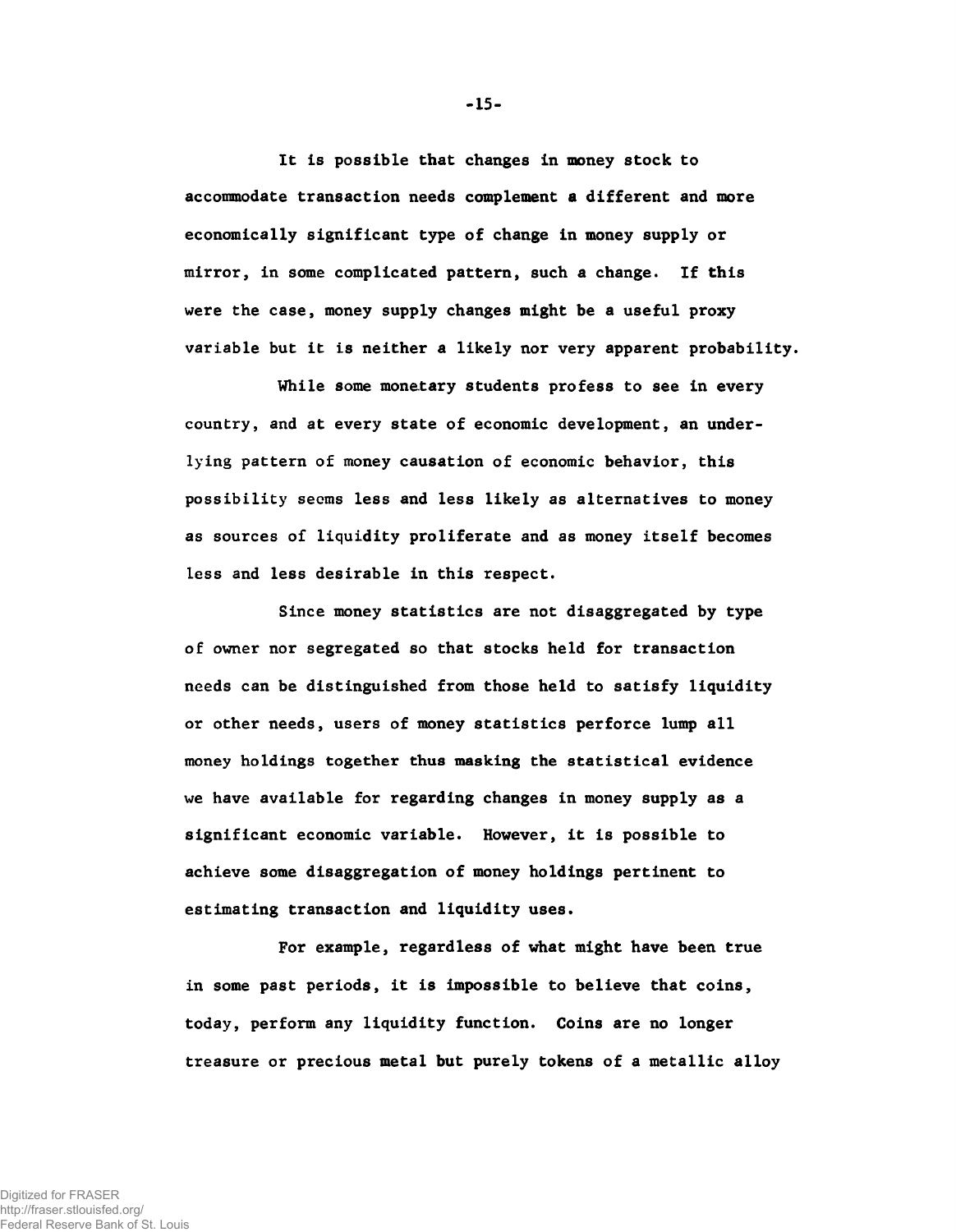best suited to circulation requirements. Piggy bank hoards, bureau drawers with Kennedy half dollars and collectors' "standards" have less than a nominal effect on over-all coin demand--they certainly have no liquidity effect.

Nor can one attribute much, if any, liquidity significance to changes in the public's demand for paper currency. With confidence in the banking system restored, few but the zany, those wary of the Internal Revenue, and foreigners abroad, have any desire to use currency to fill or drain a liquidity pool. None of these incentives to hoard currency are of the type to generate or dissipate spending proclivities--in short, changes in the demand for currency and coin are a passive response to non-economic factors, to technological changes in money settlement methods, or to changes in the tempo of economic activity.

The statistics on coin and currency in circulation bear this out. They show that coin has been the most rapidly growing segment of the money supply throughout the current decade. This is mainly because of the vastly expanded requirements for meter and vending machine operations and accompanying pools of inactive coin. Since 1963, coin stock has had an average annual growth rate in excess of 12 per cent.

At the end of 1966, coin outstanding was almost 100 per cent above the 1959 level; the comparable increases for small bills (\$1, \$2, \$5, \$10) was 24 per cent, for \$20's and \$50's,

- 16-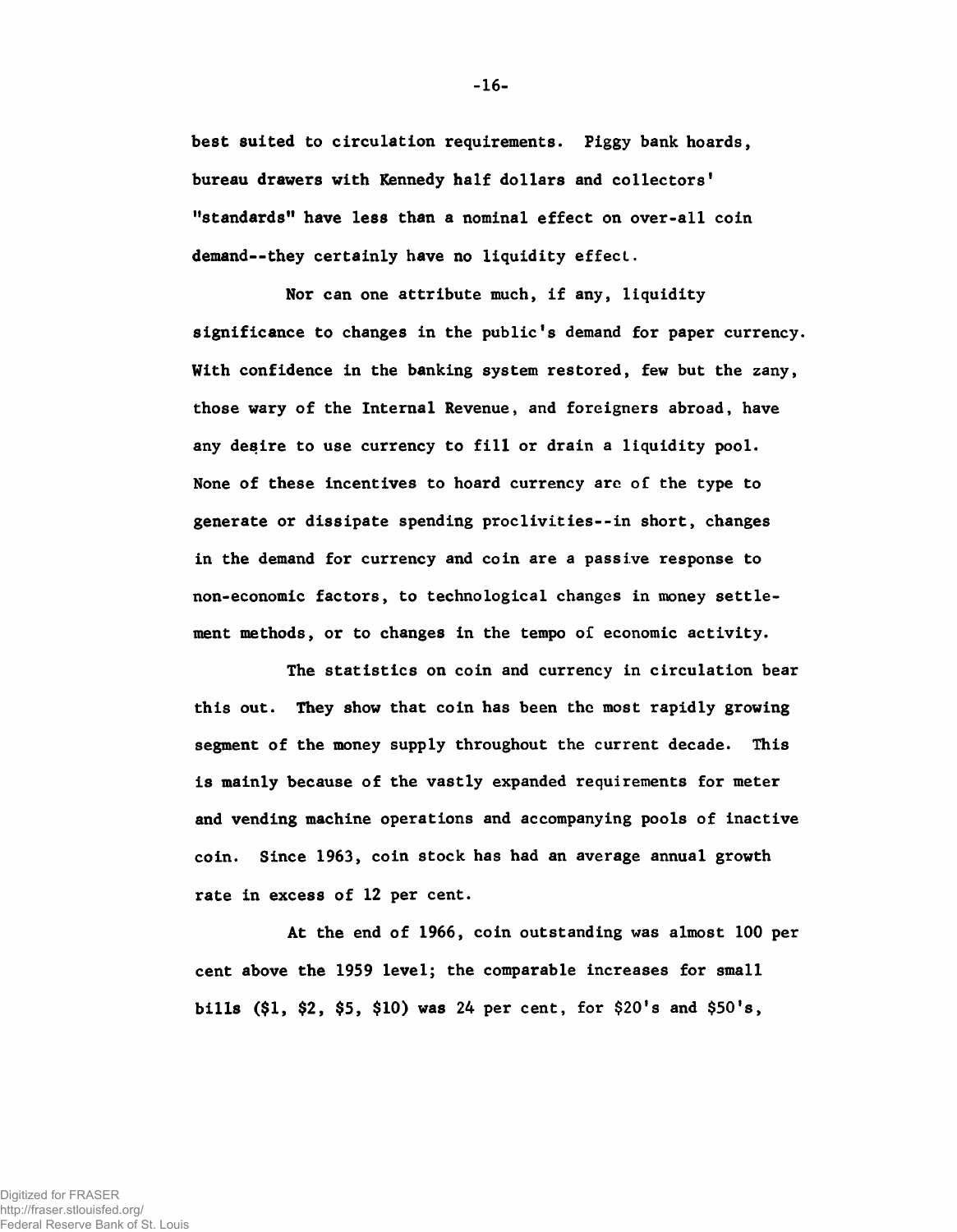35 per cent, and for large bills (\$100 and over), 42 per cent. In the same interval GNP rose 55 per cent, personal consumption expenditures 50 per cent and personal consumption expenditures on nondurable goods 41 per cent.

The inferences to be drawn from these relationships are almost entirely related to transaction developments. The exceptionally large increase in coin is to accommodate metering and vending machines. The slower rise in lower denomination currency reflects an increase in the average size of currency transactions, and the greater rise in largest denominations suggests the possibility of some foreign, or concealment use, of \$100 denominations. The slower growth in the total for all currency denominations relative to GNP or personal consumption expenditures certainly does not reflect more efficient paper money use, as in the case of demand deposits, but a steady shift toward the substitution of convenience credit and checks for cash.

Coin and currency growth in the decade thus far amounts to 33 per cent of the total change in the money supply. Obviously, this ratio is highly variable on a period-to-period basis mainly because of the nature of changes in privately-held demand deposits. However, if the calendar year is taken as the period, and 1960 is omitted, the proportions from 1961 to 1966 are 16, 50, 34, 27, 28 and 56.

-17-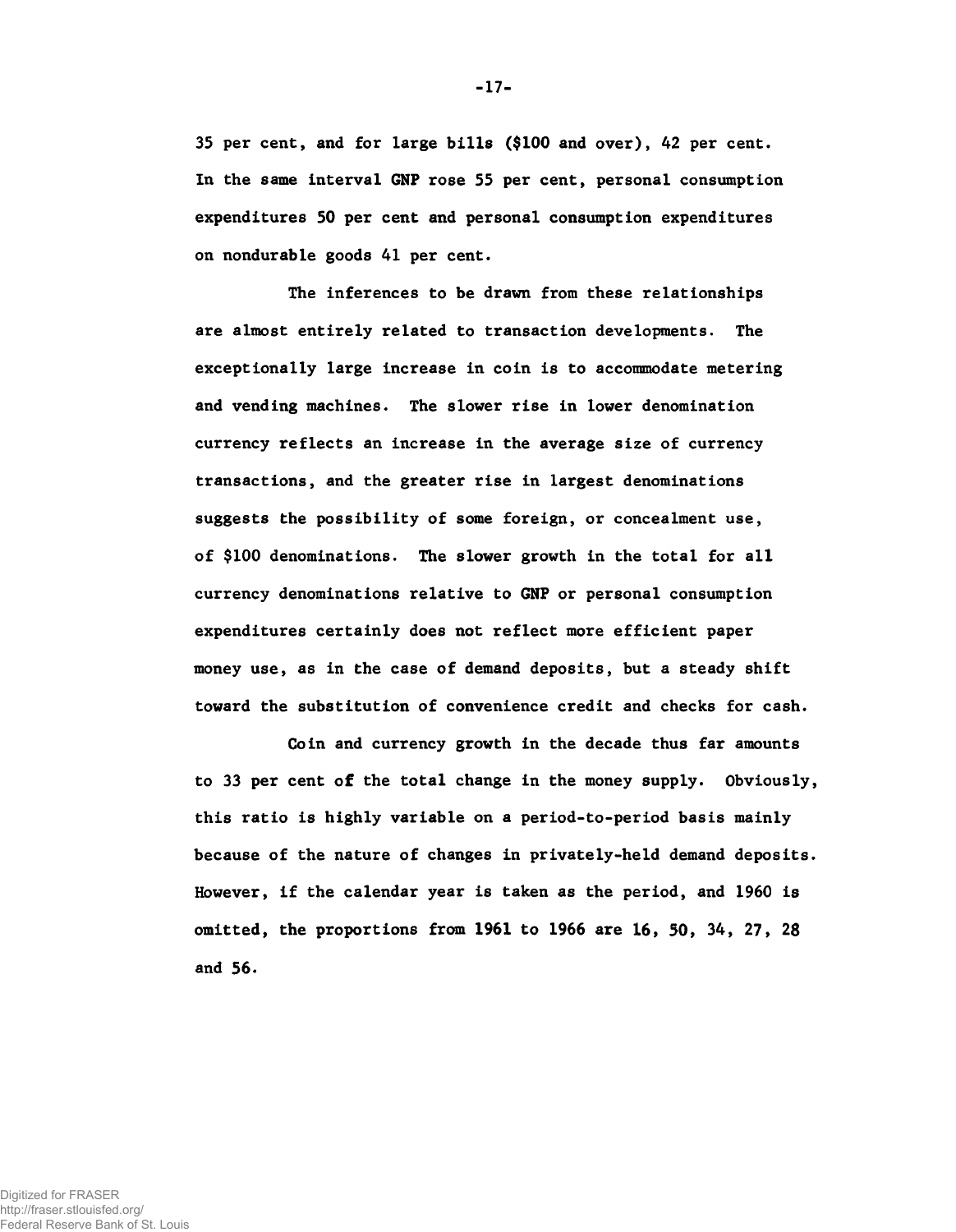The disaggregation of demand deposits to identify the size and change in private balances for transaction uses involves more hypothesis and inference than is needed to evaluate the transaction role of the coin and currency component of the money supply. This deficiency we are working to remedy in the near future by resumption of our efforts to trace more accurately and frequently the changes in major categories of the ownership of bank deposits. Using information presently available it can be noted that demand deposits of State and local governments, for example, are inappropriately included in conventional money supply definitions because they are not segregated in daily, weekly or monthly banking statistics. But these holdings-largely transaction conditioned— are not inconsiderable. Call report data indicate that such balances are about 10 per cent of the demand deposit component of the money supply.

Demand deposit balances of the Federal Government are excluded from most money supply definitions; but the frequent rapid shifts from private to Government accounts around tax and financing settlement dates, followed by the buildup in private accounts as Government balances are drawn down, often dominate short-run changes in the money supply. On some occasions they seem to have more than a transaction significance.

The most useful detail on demand deposit balances would enable the analyst to distinguish among a few major ownership- and account-size groups. We know, for example, that large corporations manage their demand balances more efficiently than most individuals, and that unneeded balances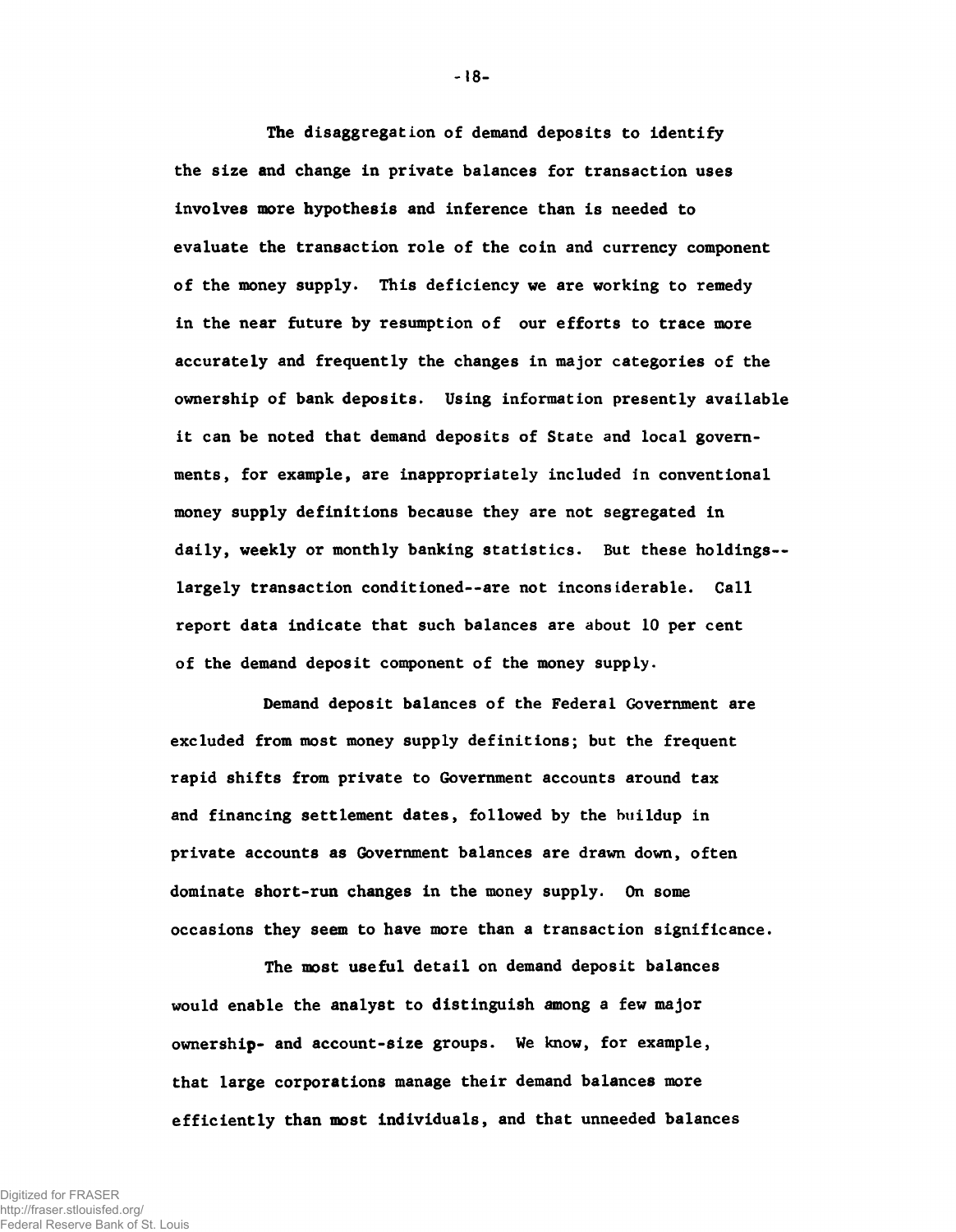for transaction purposes are promptly invested in market instruments or time deposits. In fact, the size of the typical corporate balance is based on anticipated transaction needs including whatever balance requirements are imposed by banks for services rendered or future access to bank credit.

This behavior of corporate balances is reflected in the New York City banking statistics which are dominated by corporate financial transaction. As is well known, demand deposit balances in New York have changed little in recent years--rising only 12 per cent since 1960 and through 1966. Much of that change probably came as a result of the stiffening of compensating balance arrangements, either in observance or enforcement. But this modest rise in deposits has been adequate to accommodate a 125 per cent rise in debits because of the increased efficiency in money management and changing settlement technology. These factors are evident in the nearly 100 per cent rise in turnover.

The behavior of balances outside of money centers, where corporate balances do not dominate trends in deposit growth, comes closer to reflecting the average individual depositor's attitude toward his demand deposit balance and the closeness with which he manages it.

Increases in deposit balances in over 200 of these cities averaged 24 per cent which, supplemented by a rise in turnover of 44 per cent, accommodated the 80 per cent rise in

-19-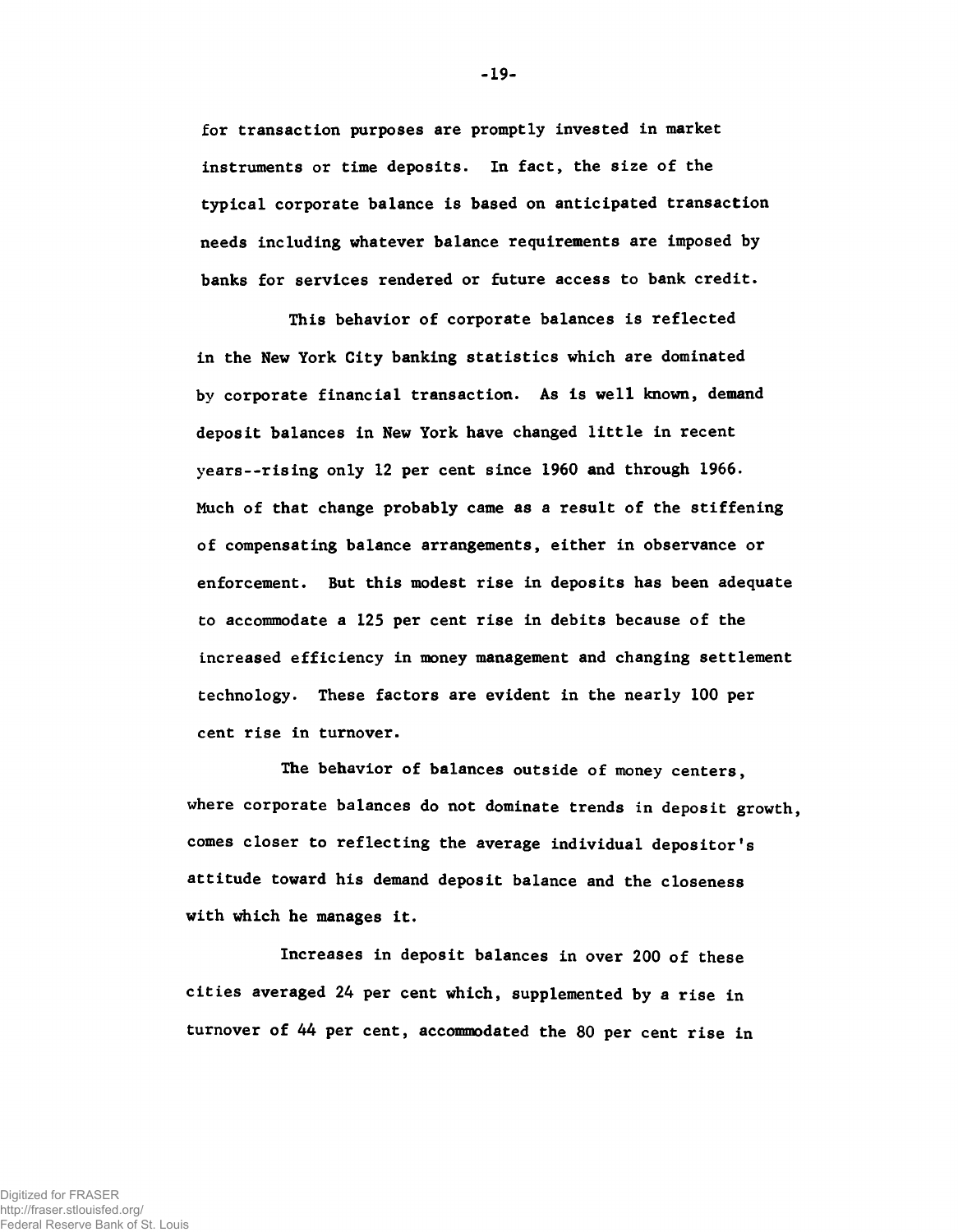debits. This transaction increase compares to a GNP rise of 55 per cent in the same period.

The inferences to be drawn from these proxy measures of corporate and individual deposit behavior suggest quite clearly that demand deposits in the United States today are heavily oriented toward transaction needs. This is especially true of corporate holdings. Liquidity objectives increasingly can be met with profit and adequate availability by the use of time deposits in banks and savings and loan associations, and by investment in money market instruments.

The conventionally defined money supply thus is losing its liquidity significance. While it may still incorporate changing elements of great significance for appraising economic trends the odds are that any such elements are less and less likely to be discernible. Rather, the more significant developments in banks' and other depositories' assets or liabilities appear to be taking place in the shifting flows and terms for near monies and the direct participation of individuals and corporations in money market instruments.

To return to our problem of a short recognition lag, the answer to the question, is inflation coming, is never likely to be settled by some single economic barometer such as change in the money supply growth. As of now, the public, Congress and, to some degree, economists are divided in evaluating the inflationary implications of the current economic environment and the projections of future economic activity. This typical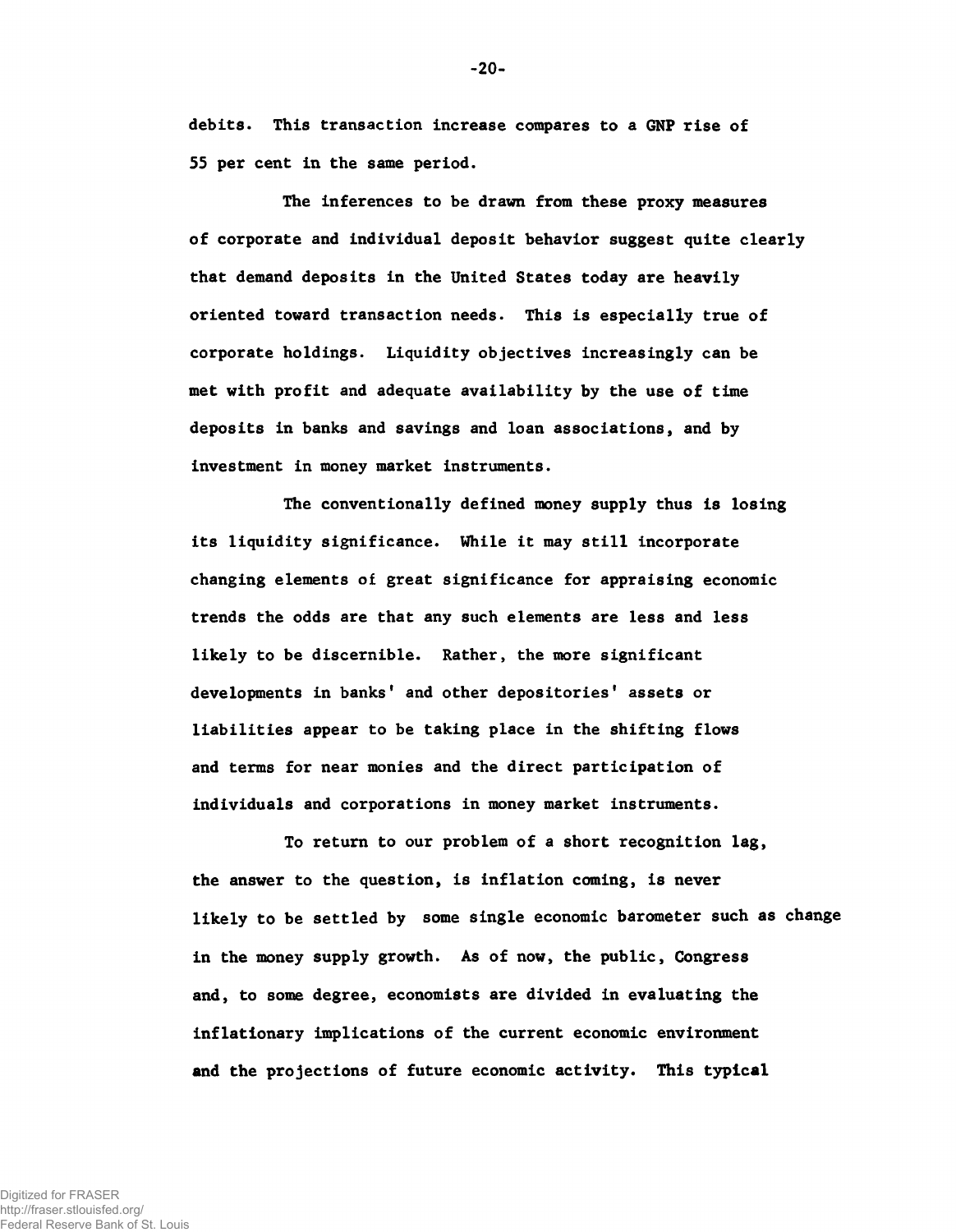division of view is the characteristic factor that gives inflationary pressures a head start and lessens the possibility of warding them off with a minimum of disruptive consequences.

Even if a public consensus could somehow be reached at an early stage that inflation was coming, the prescription for a public action would still be controversial, as it is now. Changes in public spending, taxing, in credit conditions, or direct restraints on the private economy would be debated as they are now along with the proposition that there is no need for any action.

We have been very fortunate in the current situation that financial institutions and consumers have been following conservative lending and spending policies and that the ultimate objective of monetary restraint— the postponement of some creditfinanced spending— has been achieved to a significant degree without vigorous Federal Reserve intervention. In fact, developments in the capital markets have been productive of restraint comparable, so far as nominal long-term rates and postponement of corporate and municipal flotations are concerned, beyond that experienced in 1966. Up to this point the consumer saving rate has been holding at or near 7 per cent but this fact may become less reassuring insofar as restraint on inflation is concerned as the rise in disposable income spurts in the months ahead unless the rate of saving rises also. And on the basis of historical precedent this is not likely.

 $-21-$